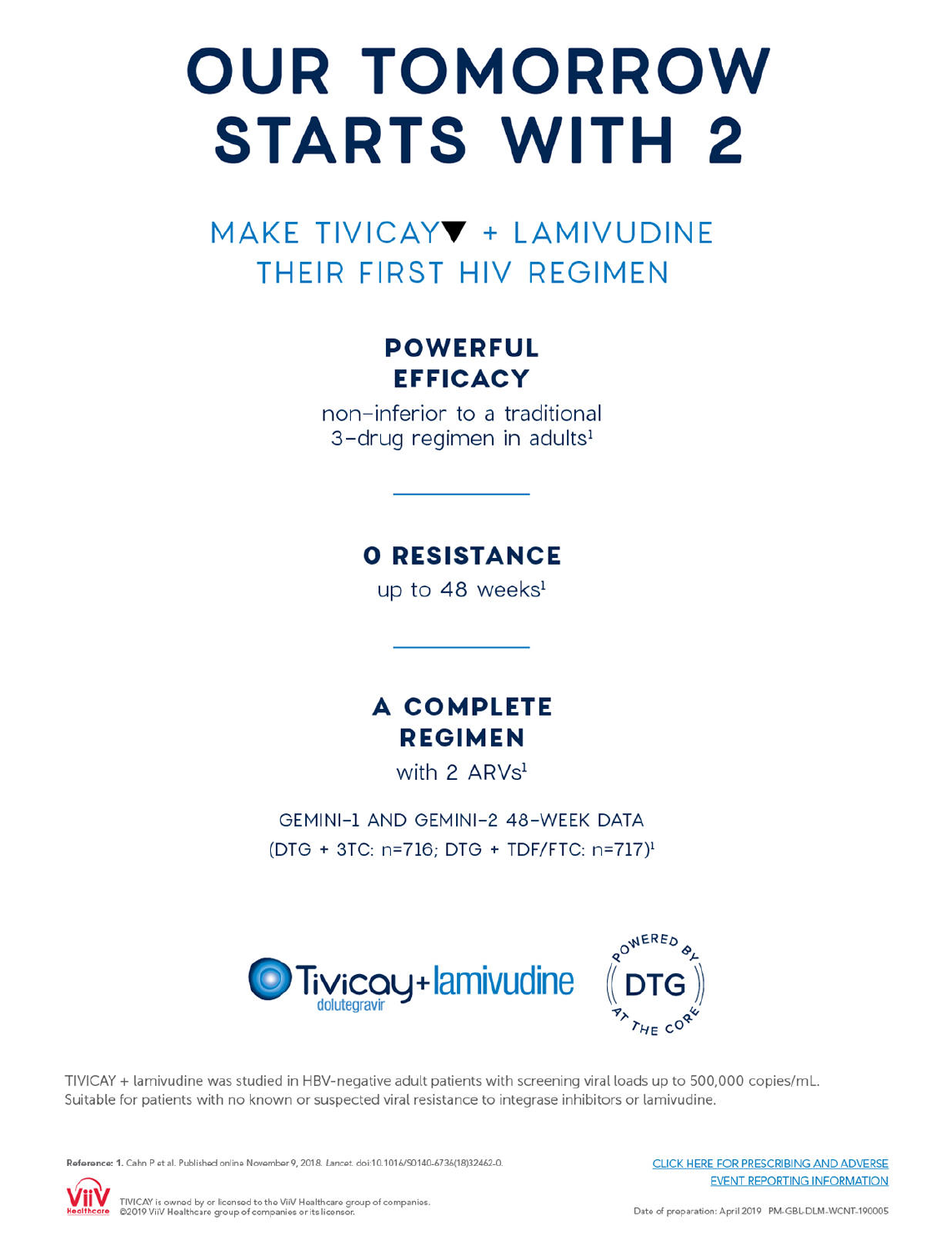# Level of agreement between frequently used cardiovascular risk calculators in people living with HIV

S Dhillo[n](https://orcid.org/0000-0001-5173-2760),<sup>1</sup> CA Sabin <mark>iD</mark>,<sup>2</sup> J Alagaratnam,<sup>1</sup> E Bagkeris,<sup>2</sup> FA Post,<sup>3</sup> M Boffito,<sup>1,4</sup> J Anderson,<sup>5</sup> J Vera,<sup>6</sup> 1 Williams,<sup>7</sup> M Johnson,<sup>8</sup> M Sachikonye,<sup>9</sup> D Babalis,<sup>10</sup> PW Mallon<sup>11</sup> and A Winston<sup>1</sup> for the Pharmacokinetic and Clinical Observations in People over Fifty (POPPY) study\*

<sup>1</sup> Section of Retrovirology, Department of Medicine, St Mary's Hospital Campus, Imperial College London, London, UK,  $^2$ Institute for Global Health, University College London, London, UK,  $^3$ King's College Hospital NHS Foundation Trust, London, UK, <sup>4</sup>Chelsea and Westminster Healthcare NHS Foundation Trust, London, UK, <sup>5</sup>Homerton University Hospital, London, UK, <sup>6</sup>Department of Global Health and Infection, Brighton and Sussex Medical School, Brighton, UK, <sup>7</sup>Mortimer Market Centre, UCL, London, UK, <sup>8</sup>Royal Free NHS Trust, London, UK, <sup>9</sup>UK Community Advisory Board (UK-CAB), London, UK,  $^{10}$ Imperial Clinical Trials Unit, London, UK and  $^{11}$ UCD School of Medicine, Dublin, Ireland

# **Objectives**

The aim of the study was to describe agreement between the QRISK2, Framingham and Data Collection on Adverse Events of Anti-HIV Drugs (D:A:D) cardiovascular disease (CVD) risk calculators in a large UK study of people living with HIV (PLWH).

#### Methods

PLWH enrolled in the Pharmacokinetic and Clinical Observations in People over Fifty (POPPY) study without a prior CVD event were included in this study. QRISK2, Framingham CVD and the full and reduced D:A:D CVD scores were calculated; participants were stratified into 'low' (< 10%), 'intermediate' (10–20%) and 'high' (> 20%) categories for each. Agreement between scores was assessed using weighted kappas and Bland–Altman plots.

#### Results

The 730 included participants were predominantly male (636; 87.1%) and of white ethnicity (645; 88.5%), with a median age of 53 [interquartile range (IQR) 49–59] years. The median calculated 10-year CVD risk was 11.9% (IQR 6.8–18.4%), 8.9% (IQR 4.6–15.0%), 8.5% (IQR 4.8–14.6%) and 6.9% (IQR 4.1–11.1%) when using the Framingham, QRISK2, and full and reduced D:A:D scores, respectively. Agreement between the different scores was generally moderate, with the highest level of agreement being between the Framingham and QRISK2 scores (weighted kappa = 0.65) but with most other kappa coefficients in the 0.50–0.60 range.

#### **Conclusions**

Estimates of predicted 10-year CVD risk obtained with commonly used CVD risk prediction tools demonstrate, in general, only moderate agreement among PLWH in the UK. While further validation with clinical endpoints is required, our findings suggest that care should be taken when interpreting any score alone.

Keywords: agreement, cardiovascular risk prediction, Data Collection on Adverse Events of Anti-HIV Drugs (D:A:D) risk score, Framingham, HIV, QRISK2

Accepted 8 February 2019

Correspondence: Professor Alan Winston, HIV Clinical Trials, Winston Churchill Wing, St Mary's Hospital, Praed Street, London W2 1NY, UK (tel: +44 203 312 1603; e-mail: [a.winston@imperial.ac.uk\)](mailto:) and Professor Caroline Sabin, Centre for Clinical Research, Epidemiology, Modelling and Evaluation, Institute for Global Health, UCL, Royal Free Campus, Rowland Hill Street, London NW3 2PF, UK (tel: +44 207 794 1224; e-mail: [c.sabin@ucl.ac.uk\)](mailto:).

\*See Appendix for the members of the Pharmacokinetic and Clinical Observations in People over Fifty (POPPY) study group.

This is an open access article under the terms of the [Creative Commons Attribution-NonCommercial](http://creativecommons.org/licenses/by-nc/4.0/) License, which permits use, distribution and reproduction in any medium, provided the original work is properly cited and is not used for commercial purposes.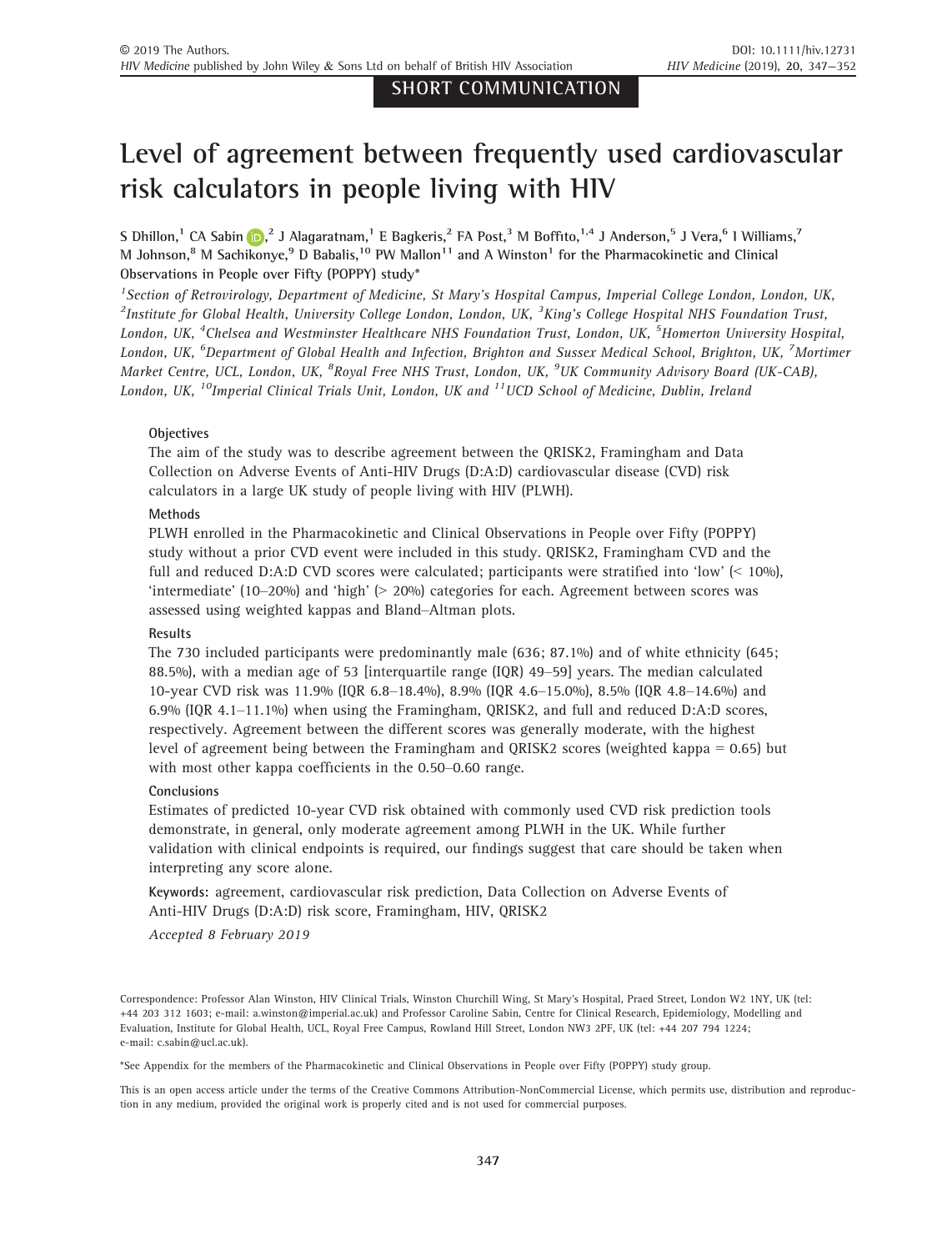# Introduction

As the population of people living with HIV (PLWH) has aged, awareness of the impact of noninfectious causes of morbidity in this group has increased. In particular, cardiovascular disease (CVD) has been reported to occur more frequently, with European guidelines now recommending routine screening for CVD in PLWH [1,2].

The Framingham CVD calculator [3] was the first CVD risk algorithm to be adopted for widespread use in the general population, incorporating information on age, gender, smoking, total and high-density lipoprotein (HDL) cholesterol, systolic blood pressure, treatment for hypertension and type 2 diabetes. In the UK, the National Institute for Health and Care Excellence (NICE) recommends use of the QRISK2 calculator [4] as it is applicable to a wider age range than the Framingham calculator (30–84 years) and as the Framingham calculator may overestimate CVD risk in UK populations [5,6]. QRISK2 additionally incorporates information on ethnicity, body mass index (BMI), a history of angina or myocardial infarction (MI) in a first-degree relative, an individual's own history of rheumatoid arthritis, chronic kidney disease or atrial fibrillation, and the Townsend deprivation index (based on a person's postcode).

While the British HIV Association (BHIVA) recommends use of the QRISK2 calculator for PLWH aged > 40 years, both QRISK2 and Framingham reportedly underestimate risk in PLWH [6,7]. The risk equation estimated in the Data Collection on Adverse Events of Anti-HIV Drugs (D:A:D) study is the only current CVD risk calculator derived specifically for PLWH, additionally taking into consideration an individual's CD4 count and history of antiretroviral treatment (ART) use, particularly cumulative exposure to protease inhibitors (PIs) and nucleoside reverse transcriptase inhibitors (NRTIs) and current use of abacavir [7]. A reduced version of the D:A:D CVD calculator is also available which does not incorporate ART use. While the agreement between different CVD risk scores and clinical outcomes has been assessed in several studies, information within a UK population of PLWH is limited. In particular, QRISK2 has been shown to generate a higher risk score than Framingham in some small UK studies [8,9], although these findings have not been consistently reported [10]. In HIV-negative individuals, agreement between the QRISK2 and Framingham risk calculators was good in individuals at low risk but weakened as risk increased [11].

We describe the level of agreement between the QRISK2, Framingham CVD and D:A:D CVD risk calculators in a large UK study of PLWH.

# Methods

Two groups of PLWH (older PLWH aged  $\geq$  50 years and younger PLWH aged 18–50 years) were prospectively enrolled in the Pharmacokinetic and Clinical Observations in People over Fifty (POPPY) study, a multicentre observational study to examine the effects of ageing and clinical outcomes of PLWH in the UK and Ireland [12]. Inclusion criteria are: documented HIV infection, selfdefined white or black African ethnicity, likely route of infection via sexual exposure, and the ability to comprehend the information leaflet. The younger group of PLWH was frequency matched on gender, ethnicity, sexual orientation and geographical location to the older PLWH. The study also recruited a group of HIV-negative individuals aged  $\geq$  50 years, who were excluded from present analyses. Individuals were recruited to the study from April 2013 to January 2016 and are seen approximately annually for follow-up visits; only the baseline data were used in the present analyses. The study was approved by the UK National Research Ethics Service (NRES; Fulham, London, UK; reference number 12/LO/1409) and participants provided written informed consent.

Eligible individuals were required to have complete information for the calculation of each risk calculator. Analyses were restricted to individuals aged > 40 years to ensure that the Framingham risk calculator was valid, and individuals who had previously experienced an MI or stroke were excluded. As the POPPY study does not capture information on postcode, QRISK2 scores were calculated assuming that postcode was unavailable. However, as a sensitivity analysis, the score was also calculated using the postcode of the participant's hospital as a surrogate (participants from Mater Misericordiae University Hospital Dublin, Ireland, a non-UK site with no postcode, were excluded from this sensitivity analysis). The published D:A:D score [7] generates an estimate of an individual's five-year risk of CVD; for consistency, 10-year scores were generated using the model previously described [7] but with the absolute 10-year survival risk (0.9697) replacing the published absolute five-year survival risk (0.9853) (M. Law, personal communication).

Participants were stratified into 'low' (< 10%), 'intermediate'  $(10-20\%)$  and 'high'  $(> 20\%)$  risk categories for each score. The weighted kappa coefficient was calculated to determine agreement between pairs of risk scores, with moderate agreement defined as a kappa of 0.41–0.60, and substantial agreement as a kappa of 0.61–0.80 [13]. Absolute values of each score were assessed for significance using unpaired t-tests and Bland–Altman plots [14].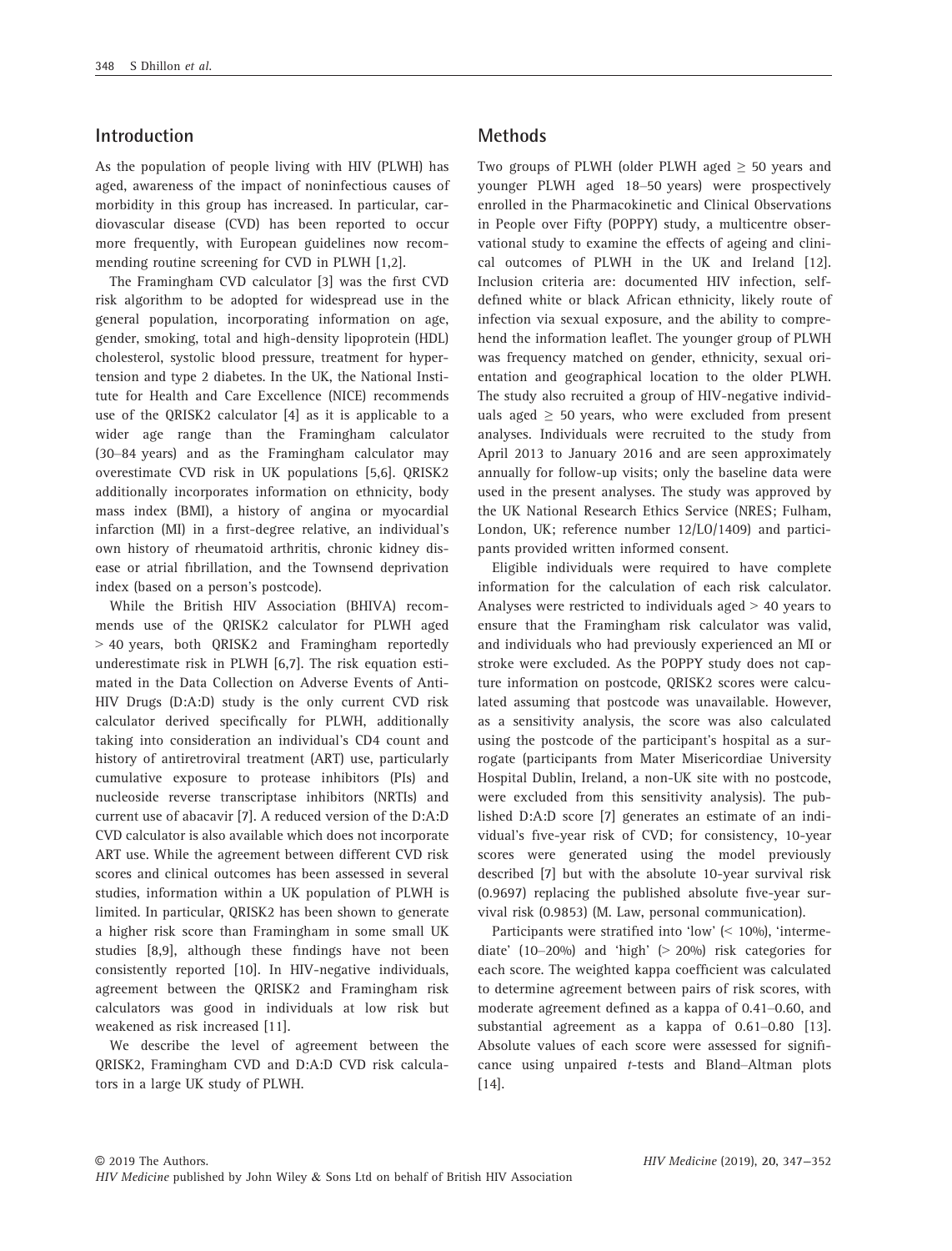Of the 1073 PLWH participating in the POPPY study, 912 were aged > 40 years at recruitment and had not had a prior MI or stroke. Of these, the 730 (80.0%) with complete data for calculation of all scores were included; the majority of those excluded from analyses were missing information on total and/or HDL cholesterol.

Included participants were predominantly male (636; 87.1%) and of white ethnicity (645; 88.5%), with a median age of 53 [interquartile range (IQR) 49–59] years. Current smoking was reported by 178 (24.4%) and 258 (35.3%) were ex-smokers. The median systolic blood pressure was 129 (IQR 118–140) mmHg; 102 (14.0%) reported receiving anti-hypertensive medication. The median total and HDL cholesterol concentrations were 4.9 (IQR 4.2–5.5) and 1.2 (IQR 1.0–1.5) mmol/L, respectively, and the median BMI was 25.6 (IQR 23.4–28.3) kg/m<sup>2</sup>. Forty-four (6.0%), two (0.3%), eight (1.1%) and one (0.1%) of the participants had diabetes, an estimated glomerular filtration rate (eGFR) of  $\leq$  30 mL/min/ 1.73  $m^2$ , atrial fibrillation and rheumatoid arthritis, respectively. Of the HIV parameters, the median CD4 count was 630 (IQR 470-807) cells/µL, 693 (94.9%) had ever received NRTIs for a median of 9.4 (IQR 4.8–14.3) years, 431 (59.0%) had ever received PIs for a median of 6.4 (IQR 2.8–11.1) years, and 97 (13.3%) were currently receiving abacavir.

The median calculated 10-year CVD risk was 11.9% (IQR 6.8–18.4%) using the Framingham risk score, 8.9% (IQR 4.6–15.0%) using QRISK2, 8.5% (IQR 4.8–14.6%) using the full D:A:D score and  $6.9\%$  (IQR  $4.1-11.1\%$ ) using the reduced D:A:D score (Table 1). The estimated

10-year CVD risk was a mean of 3.0%, 2.7% and 5.7% higher when calculated using the Framingham score than when calculated using the QRISK2 and full and reduced D:A:D scores, respectively. In turn, the estimated 10-year CVD risk was 2.7% higher, on average, when calculated using QRISK2 than when calculated using the reduced D:A:D score, although no significant difference was seen compared with the full D:A:D score. Finally, the estimated 10-year risk was 3.0% higher, on average, when generated using the full D:A:D score than when generated using the reduced D:A:D score.

Overall, the numbers of individuals categorized as being at intermediate or high CVD risk, respectively, were 276 (37.8%) and 157 (21.5%) using the Framingham score, 228 (31.2%) and 99 (13.6%) using QRISK2, 196 (26.9%) and 108 (14.8%) using the full D:A:D score, and 183 (25.1%) and 37 (5.1%) using the reduced D:A:D score. Agreement between scores was generally moderate, with the highest level of agreement being between the Framingham and QRISK2 scores (weighted kappa  $= 0.65$ ) but with most other kappa coefficients in the 0.50–0.60 range. All figures suggested greater discrepancies between scores as risk increased (Fig. 1). Stratification by age group (Table S1) did not reveal any trend towards improved agreement in older individuals.

After excluding Irish participants without a UK postcode, the median calculated QRISK2 10-year CVD risk in the remaining 693 participants was 10.6% (IQR 5.8– 17.3%), with 328 (47.3%), 242 (34.9%) and 123 (17.8%) classified as being at low, intermediate and high CVD risk, respectively. Weighted kappa was 0.70 [95% confidence interval (CI) 0.66–0.74] with Framingham, 0.60 (95% CI 0.55–0.64) with the full D:A:D score, and 0.51

Table 1 Estimates obtained using different cardiovascular risk equations, and agreement between equations

|                                                                                                | Cardiovascular risk score |                                                     |                                                        |                                                        |
|------------------------------------------------------------------------------------------------|---------------------------|-----------------------------------------------------|--------------------------------------------------------|--------------------------------------------------------|
|                                                                                                | Framingham                | QRISK <sub>2</sub>                                  | D:A:D full                                             | D:A:D reduced                                          |
| 10-year % risk score [median (IQR)]                                                            | $11.9(6.8-18.4)$          | $8.9(4.6-15.0)$                                     | $8.5(4.8-14.6)$                                        | $6.9(4.1-11.1)$                                        |
| Cardiovascular risk classification $[n (96)]$                                                  |                           |                                                     |                                                        |                                                        |
| Low ( $\leq 10\%$ )                                                                            | 297 (40.7)                | 403(55.2)                                           | 426 (58.4)                                             | 510(69.9)                                              |
| Intermediate (10-20%)                                                                          | 276 (37.8)                | 228 (31.2)                                          | 196 (26.9)                                             | 183 (25.1)                                             |
| High $(> 20\%)$                                                                                | 157(21.5)                 | 99 (13.6)                                           | 108(14.8)                                              | 37(5.1)                                                |
| Agreement between scores (difference calculated as column score minus row score)<br>Framingham |                           |                                                     |                                                        |                                                        |
| Difference in predicted 10-year risk (%) [mean (SD)]<br>Weighted kappa (95% CI)                |                           | $-3.00$ (4.50); $P = 0.0004$<br>$0.65(0.61 - 0.69)$ | $-2.66$ (6.33); $P = 0.0001$<br>$0.53$ $(0.49 - 0.58)$ | $-5.66$ (4.94); $P = 0.0001$<br>$0.41$ $(0.37 - 0.45)$ |
| ORISK <sub>2</sub>                                                                             |                           |                                                     |                                                        |                                                        |
| Difference in predicted 10-year risk (%) [mean (SD)]<br>Weighted kappa (95% CI)                | $\overline{\phantom{a}}$  |                                                     | 0.34 (6.34); $P = 0.15$<br>$0.60$ $(0.55 - 0.64)$      | $-2.66$ (4.38); $P = 0.0001$<br>$0.60$ $(0.56 - 0.65)$ |
| $D:A:D$ full                                                                                   |                           |                                                     |                                                        |                                                        |
| Difference in predicted 10-year risk (%) [mean (SD)]<br>Weighted kappa (95% CI)                |                           |                                                     |                                                        | $-3.00$ (5.59); $P = 0.0001$<br>$0.58$ $(0.53 - 0.63)$ |

CI, confidence interval; D:A:D, Data Collection on Adverse Events of Anti-HIV Drugs; IQR, interquartile range; SD, standard deviation.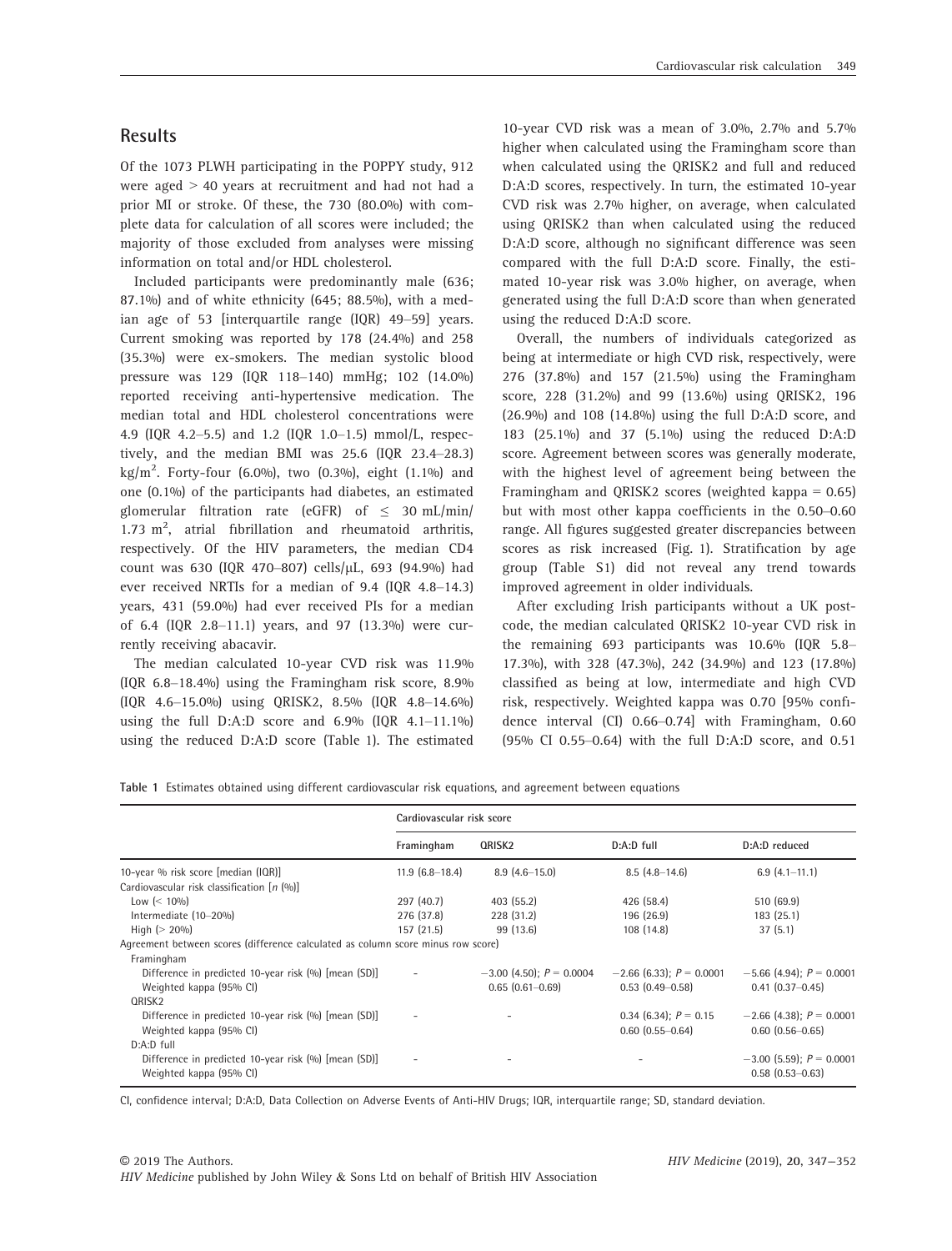(95% CI 0.47–0.56) with the reduced D:A:D score, indicating moderate to substantial agreement.

### **Discussion**

Our findings show that estimates of predicted 10-year CVD risk obtained with CVD risk prediction tools commonly used in the UK are, in general, only in moderate agreement among a large UK population of PLWH. In contrast to previous small UK studies, estimates of CVD risk based on the Framingham equation were significantly higher than those based on the QRISK2 equation, which is recommended for use in the UK in this population.

While the QRISK2 algorithm is based on UK health care data and is often preferred for this reason, the D:A:D equations additionally take into consideration other predictors of CVD among PLWH, including exposure to specific antiretroviral drugs and immunosuppression, factors previously demonstrated to be associated with CVD risk [15–17]. Our findings suggest that the full D:A:D risk equation provides similar scores at a population level to those of QRISK2, although with only moderate agreement between these scores. While an optimal analysis would include an assessment of the association between the predicted scores and absolute CVD risk based on clinical endpoints, the average age of POPPY participants and the low expected incidence of CVD in this group mean that such an analysis is unlikely to be feasible, at least in the short term. Thus, while we are unable to comment on the reliability of these scores for identifying those at genuinely high CVD risk, the inclusion of HIV-specific factors in the D:A:D model provides support for its use in this population.

In 2017, an updated version of the QRISK calculator, QRISK3, was released [18]. Contrary to expectations, the presence of HIV/AIDS did not reach statistical significance in the model because of the low number of PLWH registered in the database, and HIV/AIDS was therefore not included in the final model. Although the contribution of HIV itself to CVD risk remains unclear [19], it is likely that incomplete ascertainment of HIV status among individuals attending the primary care practices included in the data set may have reduced the study power to determine an association with HIV infection.

We note that the three risk equations evaluate slightly different composite endpoints. For example, while ORISK2 evaluates an endpoint that includes angina, MI, stroke and transient ischaemic attack, the Framingham CVD risk score additionally incorporates coronary death, coronary insufficiency, peripheral arterial disease and heart failure into the endpoint, whereas the D:A:D scores consider an endpoint comprising MI, stroke, invasive cardiovascular procedures and sudden coronary deaths only. Thus, we would expect some difference in predicted risk between the three equations, with predicted risks for QRISK2 being somewhat lower than those based on Framingham and potentially higher than those based on the D:A:D scores. Thus, our reported differences are consistent with, although somewhat greater than, these expectations.

A proportion of POPPY participants were excluded from our analyses as information was not available on some key factors. This was, however, largely a result of



Fig. 1 Bland–Altman plots showing levels of agreement between the four cardiovascular disease risk scores. D:A:D, Data Collection on Adverse Events of Anti-HIV Drugs.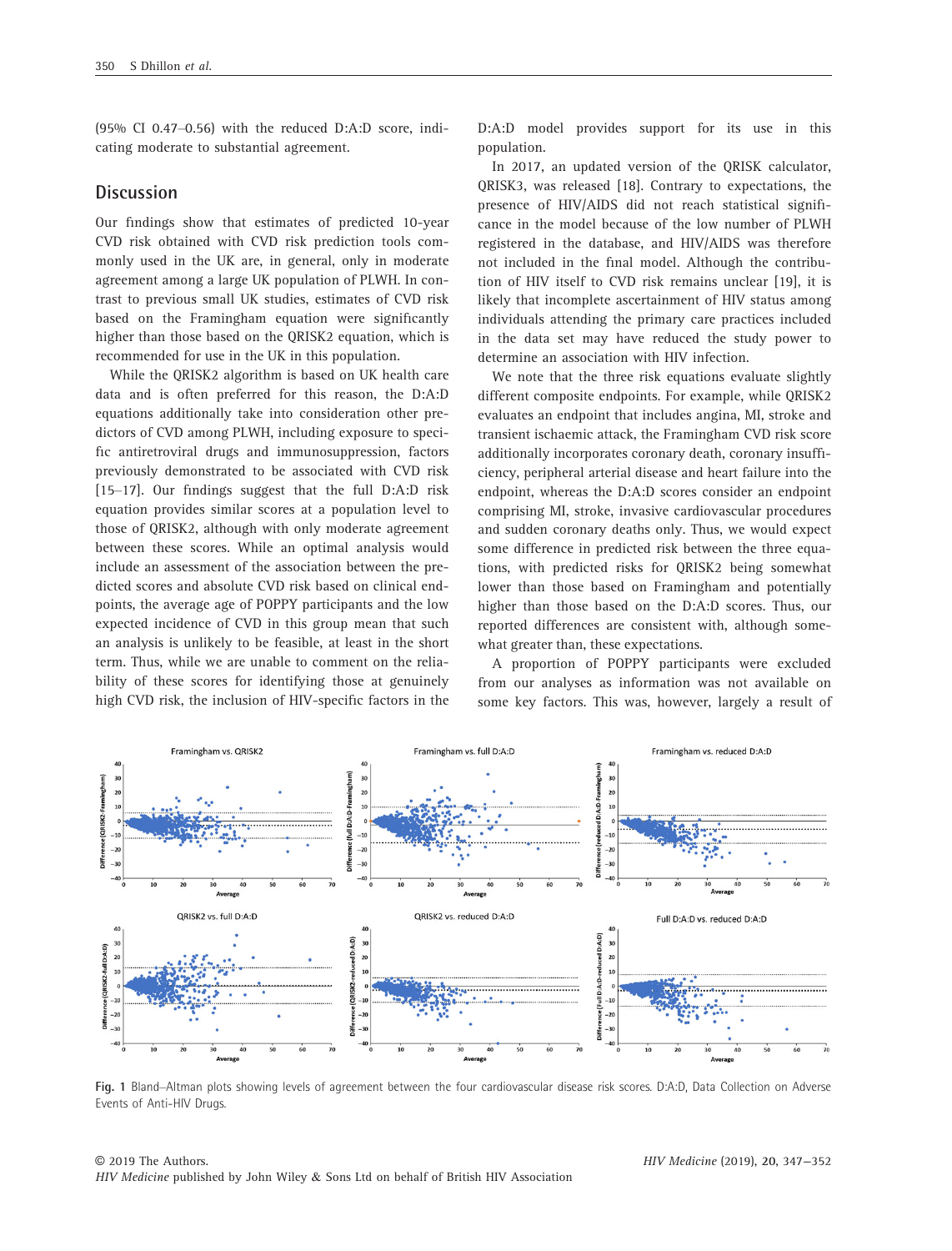cholesterol levels being unavailable from one participating clinic, and thus is unlikely to have introduced substantial bias. Although our primary analyses used the version of QRISK2 that did not require individual postcodes, similar findings were obtained when we utilized the hospital postcode as a surrogate measure. POPPY participants are of white or black African ethnicity, and the majority of participants are men, reflecting the epidemiology of HIV in this age group in the UK. While we performed some stratified analyses by age group, our sample is too small to reliably stratify by either gender or ethnicity, and we cannot, therefore, comment on predicted CVD risk in specific gender/ethnicity subgroups. Furthermore, the published D:A:D risk score was extrapolated to give a 10-year rather than five-year risk prediction, which may introduce errors, particularly as cumulative exposures to some ART drugs in the POPPY study may exceed those in the D:A:D data set used to generate the scores.

In summary, around 15% of PLWH aged  $> 40$  years in our UK study had a high predicted 10-year risk of CVD based on either the QRISK2 or full D:A:D scores, supporting the monitoring of CVD risk and provision of CVD risk reduction strategies as part of routine care. While a similar proportion of individuals were predicted to have a high CVD risk, agreement between the two equations was only moderate and thus care should be taken when interpreting either score alone.

# Acknowledgements

We thank all the participants in the study. We acknowledge the use of the NIHR/Wellcome Trust Clinical Research Facility at King's College Hospital. The research is supported by the National Institute for Health Research (NIHR) Biomedical Research Centre based at Imperial College Healthcare NHS Trust and Imperial College London and by an NIHR Senior Investigator Award to CAS. The views expressed are those of the author(s) and not necessarily those of the NHS, the NIHR or the Department of Health. All the POPPY clinical sites in the UK are grateful for NIHR Clinical Research Network (CRN) support.

Funding: This work is supported by investigatorinitiated grants from Bristol-Myers Squibb, Gilead Sciences, Janssen-Cilag, Merck Sharp and Dohme, and ViiV Healthcare.

Conflicts of interest: CAS has received funding from Gilead Sciences, ViiV Healthcare and Janssen-Cilag for membership of data safety and monitoring boards, advisory boards and speaker panels and for the preparation of educational materials. FP has received research grants from Gilead Sciences and ViiV Healthcare, and funding from Gilead Sciences, ViiV Healthcare, Merck Sharp and

Dohme and Janssen-Cilag for membership of advisory boards and speaker panels and/or for the preparation of educational materials. MB has received speaking fees from Gilead Sciences, Merck Sharp and Dohme and Janssen-Cilag, advisory fees from ViiV Healthcare, Gilead Sciences and Merck Sharp and Dohme, honoraria from Gilead Sciences for membership of a speaker bureau and a travel grant from Gilead Sciences, and has been the principal investigator in clinical trials sponsored by Gilead Sciences, ViiV Healthcare, Mylan, Janssen-Cilag and Bristol-Myers Squibb. JA has received grants, personal fees and nonfinancial support from Gilead Sciences, Merck Sharp and Dohme, Janssen-Cilag and Bristol-Myers Squibb, and nonfinancial support from ViiV Healthcare. PWM has received funding for membership of advisory boards and speaker panels, and preparation of educational materials, and/or research grants to his institution from Gilead Sciences, ViiV Healthcare, Bristol-Myers Squibb, Merck Sharp and Dohme, Abbvie and Janssen-Cilag. AW has received honoraria or research grants from ViiV Healthcare, Gilead Sciences, Bristol-Myers Squibb, Merck Sharp and Dohme and Janssen-Cilag. EB, MS, IW, JV, MJ and DB have nothing to declare.

# Appendix

POPPY Management Team: Daphne Babalis, Marta Boffito, Amalia Ndoutoumou, Paddy Mallon, Frank Post, Caroline Sabin, Memory Sachikonye and Alan Winston.

POPPY Scientific Steering Committee: Jane Anderson, David Asboe, Marta Boffito, Lucy Garvey, Paddy Mallon, Frank Post, Anton Pozniak, Caroline Sabin, Memory Sachikonye, Jaime Vera, Ian Williams and Alan Winston.

POPPY sites: Elton John Centre, Brighton and Sussex University Hospital (Amanda Clarke, Jaime Vera, Andrew Bexley, Celia Richardson, Sarah Kirk and Rebecca Gleig); St Stephen's Centre, Chelsea and Westminster Hospital (Marta Boffito, David Asboe, Anton Pozniak, Margherita Bracchi, Nicole Pagani, Maddalena Cerrone, Daniel Bradshaw, Francesca Ferretti, Chris Higgs, Elisha Seah, Stephen Fletcher, Michelle Anthonipillai, Ashley Moyes, Katie Deats, Irtiza Syed, Clive Matthews, Peter Fernando, Chido Chiwome and Shane Hardwick); Homerton Sexual Health Services, Homerton University Hospital (Jane Anderson, Sifiso Mguni, Rebecca Clark, Rhiannon Nevin-Dolan and Sambasivarao Pelluri); Caldecot Centre, King's College Hospital (Frank Post, Lucy Campbell, Selin Yurdakul, Sara Okumu, Louise Pollard and Beatriz Santana-Suarez); HIV Molecular Research Group, School of Medicine, University College Dublin (Paddy Mallon, Alan Macken, Bijan Ghavani-Kia, Joanne Maher, Maria Byrne,